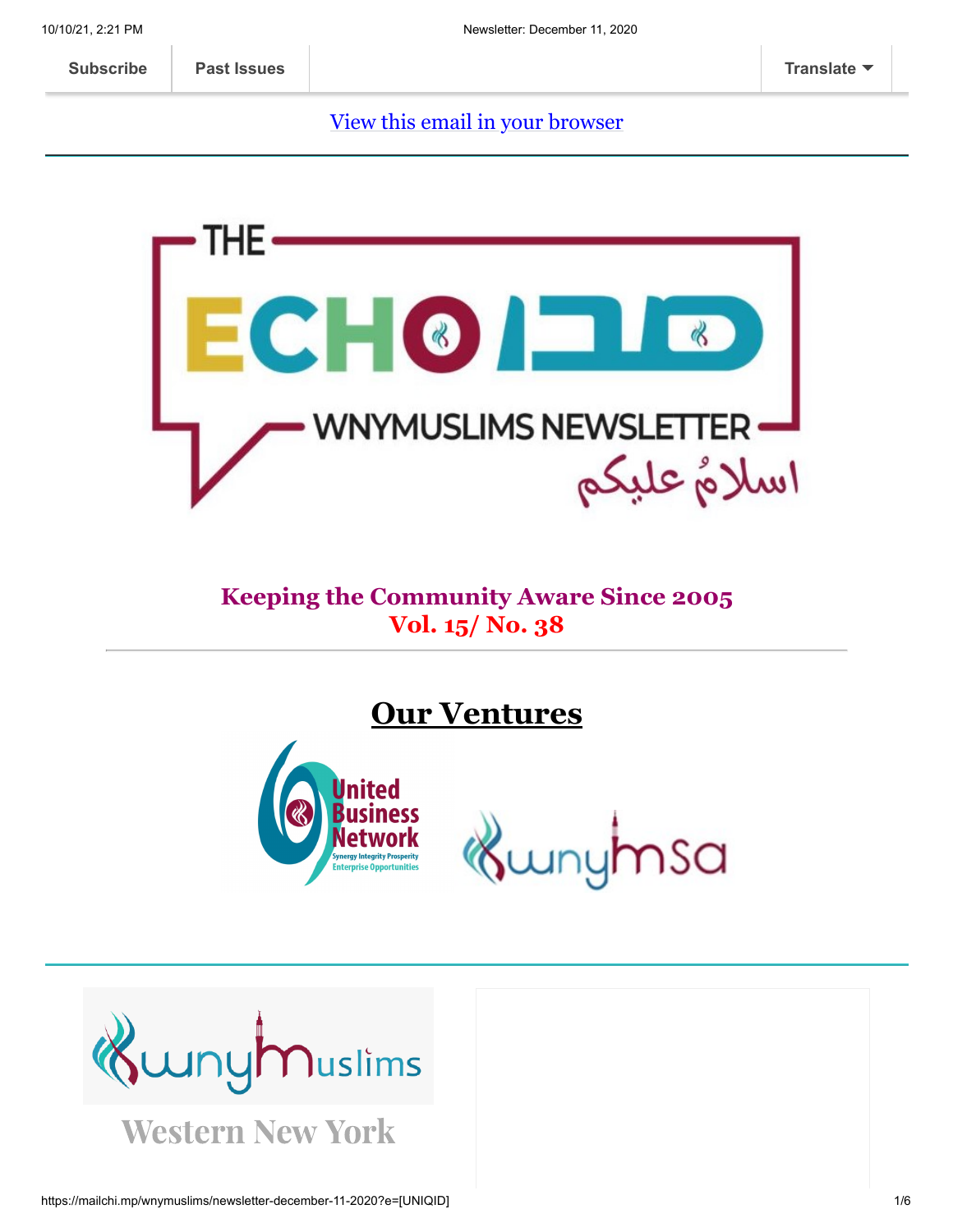[Muslims](https://us13.campaign-archive.com/home/?u=19ed6f05ad8527220a10faa63&id=636f885f5f) **[Subscribe](http://eepurl.com/b19N3D) Past Issues [Translate](javascript:;)**

# COVID-19

**Updates**

# **USA Total Cases**

15,271,571

# **Cases In Last 7 Days**

1,449,410

# **Total Deaths**

288,762

# **Deaths In Last 7 Days**

16,243

**Source:**

### **[CDC](https://covid.cdc.gov/covid-data-tracker/?CDC_AA_refVal=https%3A%2F%2Fwww.cdc.gov%2Fcoronavirus%2F2019-ncov%2Fcases-updates%2Fcases-in-us.html#cases_casesinlast7days)**

As of Dec 10, 2020

# **Erie County Total Cases**

31,451

# **Deaths**

925

**Source:**

### **[ECDOH](https://wnymuslims.us13.list-manage.com/track/click?u=19ed6f05ad8527220a10faa63&id=249ef8f8f9&e=375b9d9dab)**

As of Dec 11, 2020

For more details please click **[here](https://wnymuslims.org/event/covid-19-updates/)**

----------------------------------

For WNYMuslims Video presentation please click on



# **COVID-19 Information**

The district is placed in an **"Orange Zone"** 

*(7-day rolling average positivity above 3% for 10 days and the geographic area has 10 or more new daily cases per 100,000 residents on a 7-day rolling average. schools* will be **required to go temporarily fully-remote for at least two weeks.** 

In order to re-open, all students, faculty, and staff must have a negative COVID-19 test result to attend school in-person while also meeting any other New York State Department of Health testing requirements.*)*

With guidelines going into effect on **Monday, November 23, 2020** and continue until further notice.

As a result of this, the District will be pivoting to remote instruction pursuant to the New York State Department of Health Micro-Cluster Guidelines.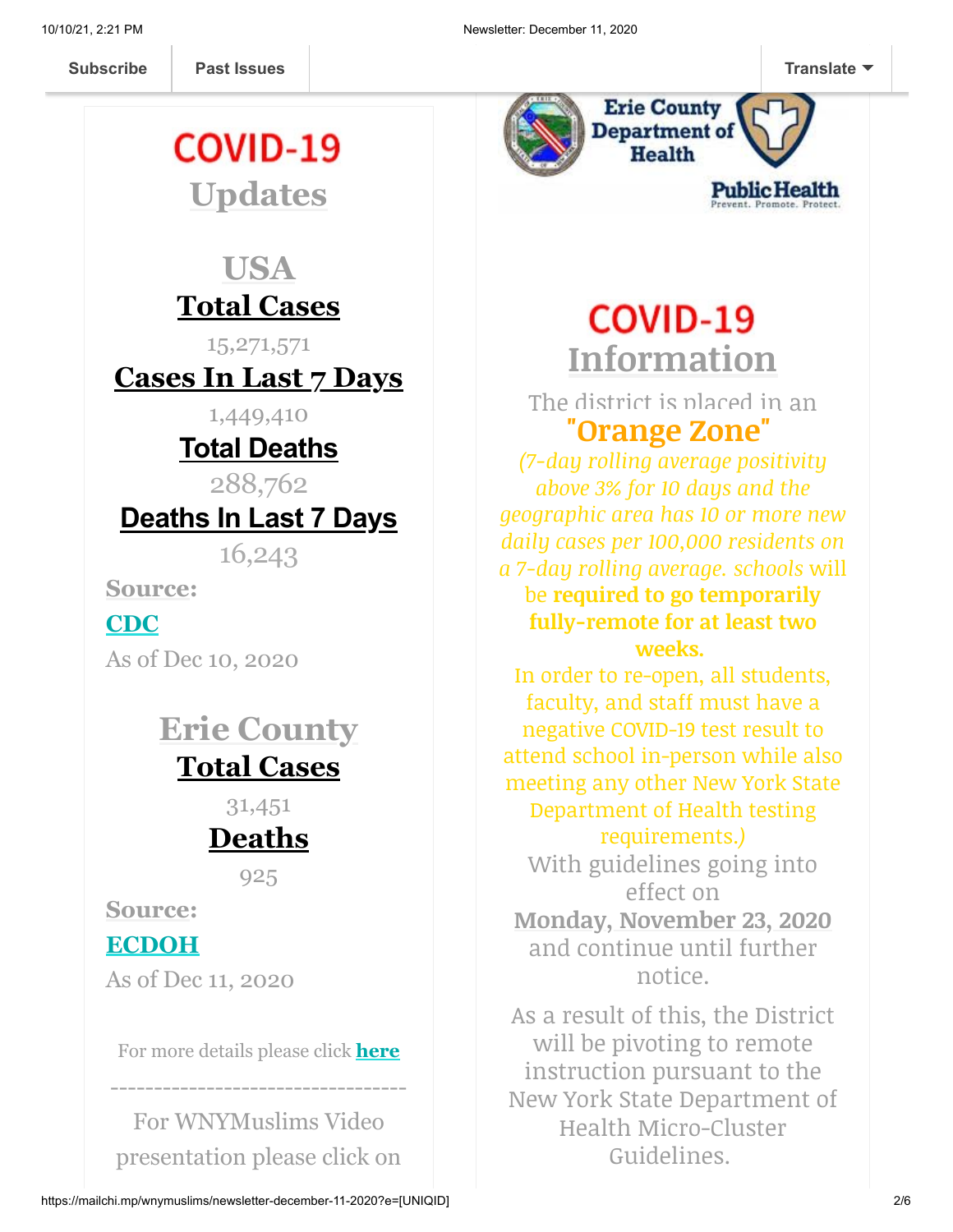Past Issues **[Subscribe](http://eepurl.com/b19N3D) Past Issues Translate**



**Guests: Imam Syed Khallilullah Qadri, Imam Masjid An-Nur, ISNF**

**&**

**Imam Ismail Ayash, Masjid Al-**

**Eiman, ICAWNY**

**Host: Prof. Faizan Haq,**

**Founder WNYMuslims**

whether re-opening our schools is in the best interest of the health and safety of our school community while in an Orange Zone.

The daily positivity rat[e will be](javascript:;) a strong of the daily positivity rate with  $\Gamma$ monitored and example and example and example and example and example and example and example and example and

*Stay safe and stay healthy!*

### **Important Note**

Dear Subscribers, If you don't want to receive the *janaza* announcements from our end, pls notify us by **email**, so we'll exclude you from our *janaza* announcements transmission list and will keep you only in our newsletter email list.



# ANNOUNCEMENT

**COVID 19 Update**

Due to rising COVID-19 cases parts of Erie County's Yellow Zone, including the City of Buffalo and Amherst will transition to

### **Orange Zone**

**Houses of Worship are reduced to:**

> 33% capacity, **25 people maximum**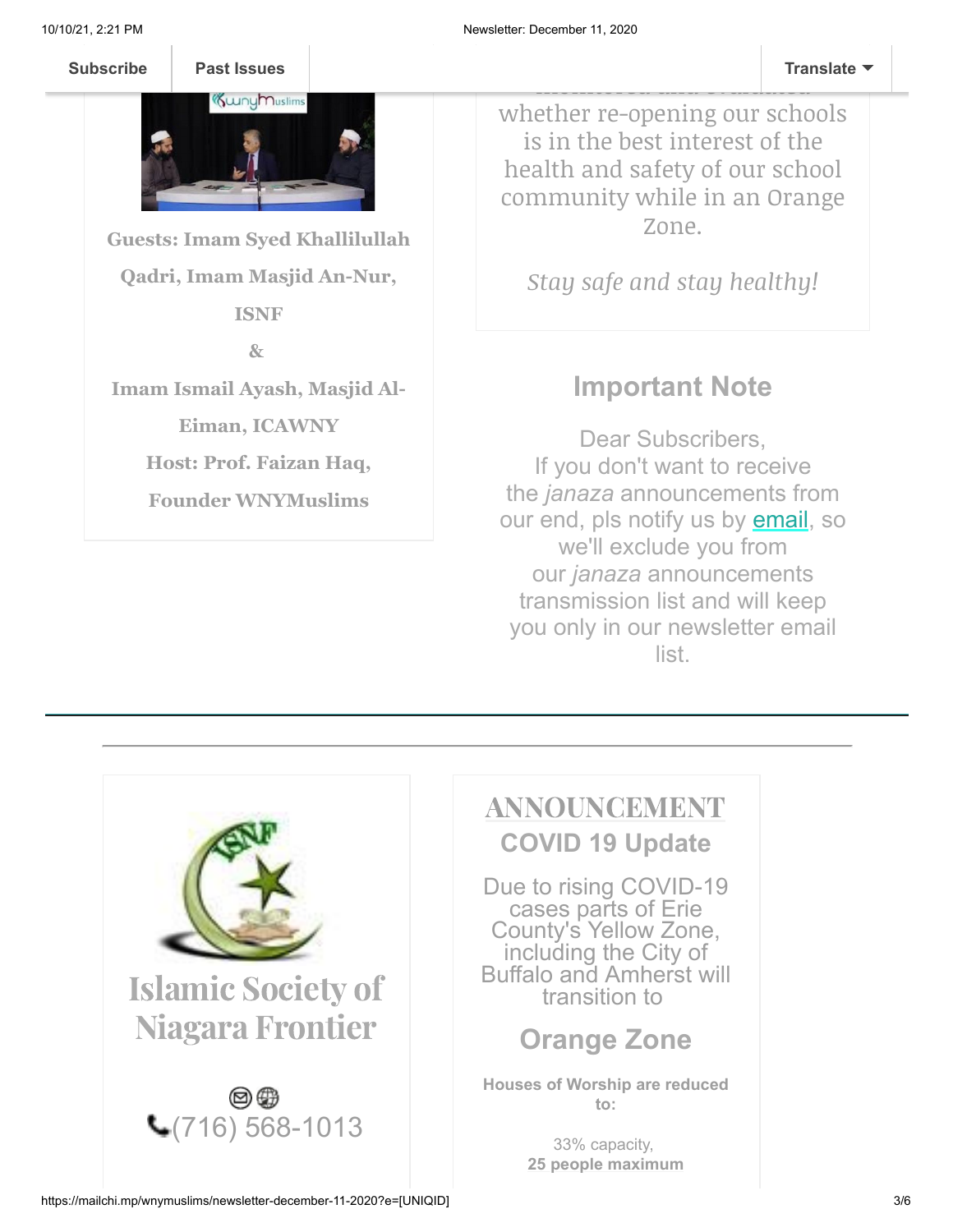Masjid An-Noor **9[745 Heim Road, Getzville](https://www.google.com/maps/place/ISNF+Masjid+An-Noor,+Amherst/@43.0204858,-78.7461322,17z/data=!3m1!4b1!4m5!3m4!1s0x89d376b45c29e355:0x2384d34a4c1ffd88!8m2!3d43.0204858!4d-78.7439435)** NY 14068 **Mandatory Daily Salat** Please click [here](https://docs.google.com/forms/d/e/1FAIpQLSccyGMsKHcNYNV4OLDnXmR7AFi6UItLWtcVURuf-u7qZ6veaw/viewform) for registration **Jumma Salat** Please click [here](https://docs.google.com/forms/d/e/1FAIpQLSeq90LWToXxw8pql2jlSthDK-fQda2cKNee1GK1NyvAO7OxUg/viewform) registration or use the following QR code (before 6 PM, Thursday to be included in the draw) For more details please click [here](https://wnymuslims.org/event/at-mosques/) & [here](http://isnf.org/prayer-times/) for prayer times. Masjid Taqwa 9[40 Parker Avenue,](https://www.google.com/maps/place/Masjid+Taqwa/@43.3093171,-79.5980345,9z/data=!4m8!1m2!2m1!1sMasjid+taqwa!3m4!1s0x89d36d559f03d805:0x1c7451c1c1c01c3d!8m2!3d42.940434!4d-78.8394265) Buffalo NY 14214 **Mandatory Daily Salat**  Please click [here](https://docs.google.com/forms/d/e/1FAIpQLSccyGMsKHcNYNV4OLDnXmR7AFi6UItLWtcVURuf-u7qZ6veaw/viewform) for registration **Jumma salat** Please click [here](http://%20https//tinyurl.com/y8z27jqg) for registration or use the following QR code (before 6 PM, Thursday to be included in the draw) For more details please click [here](https://wnymuslims.org/event/at-mosques/) & [here](http://isnf.org/prayer-times/) for prayer times.

### **Masjid An-Noor Expansion Project**

At this point with need **\$75,000 for the entire project** (including the building as well as external work) within the next 2 months. **Please donate:**

By Mailing the check to ISNF at PO Box 5, Getzville, NY 14068, Online by clicking [here](https://us.mohid.co/ny/buffalo/isnf/masjid/online/donation) Or by scanning the following QR code:

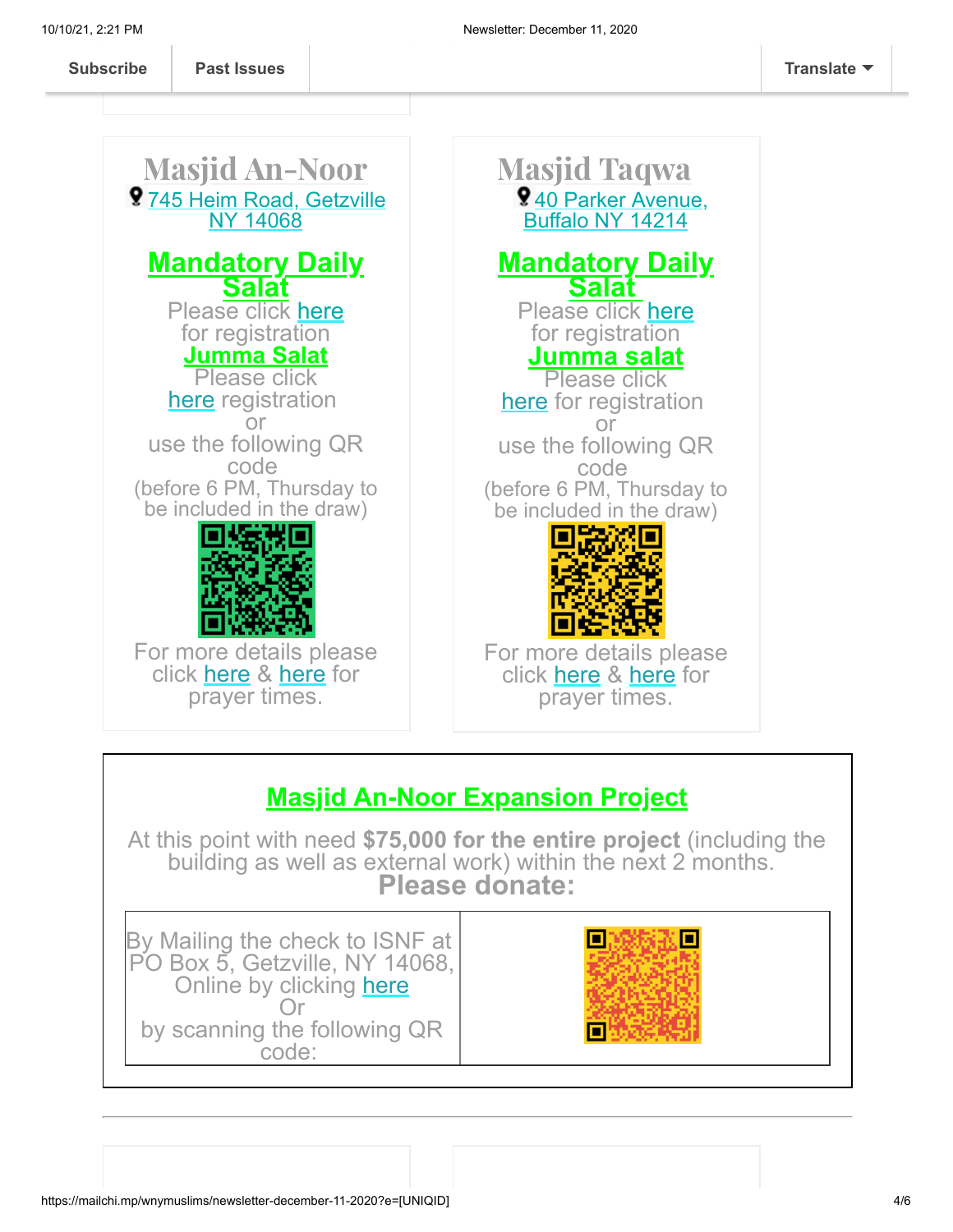

#### **ANNOUNCEMENT**

No updates have been provided about the events, programs, and congregations by the following mosques, so please contact the desired mosque:

| <b>Islamic Cultural Association of</b>                                                                                       |                                | Institute of Higher Islamic                            |                                                                                              |
|------------------------------------------------------------------------------------------------------------------------------|--------------------------------|--------------------------------------------------------|----------------------------------------------------------------------------------------------|
| <b>WNY</b>                                                                                                                   |                                | <b>Education</b>                                       |                                                                                              |
| Masjid Al-Eiman<br>444 Connecticut St, Buffalo, NY                                                                           |                                | Masjid Zakariya<br><u>182 Sobieski St, Buffalo, NY</u> |                                                                                              |
| 14213                                                                                                                        |                                | 14212                                                  |                                                                                              |
| (716) 884-3626                                                                                                               |                                | 716) 895-3318                                          |                                                                                              |
| Lackawana Islamic<br><b>Mosque</b><br><b>Masjid Al-Huda</b><br><b>154 Wilkesbarre Ave</b><br>Lackawanna NY 14218<br>825-9490 | <b>Ave.Buffalo NY</b><br>14211 | <b>Masjid Nu'man</b><br>1373 Fillmore<br>892 1332      | Jaffarya Islamic<br><b>Center</b><br>10300 Transit Rd. East<br>Amherst, NY 14051<br>689-3120 |